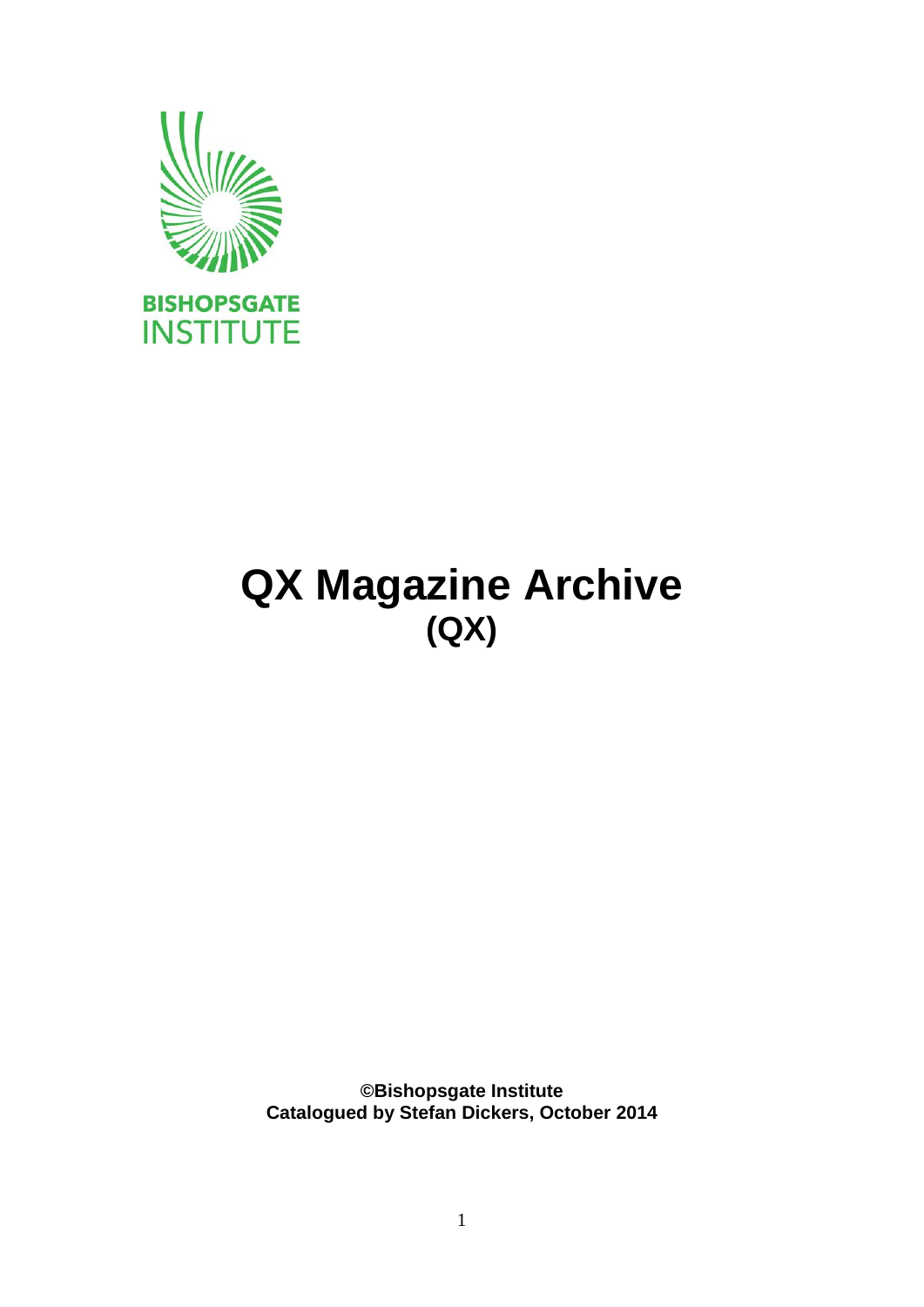**Name of Creator:** QX Magazine

**Extent:** 17 folders

**Administrative/Biographical History**: QX Magazine (stylized as qx), also known as QX International, is a free gay weekly magazine distributed at most gay bars, gay clubs and other gay venues across London and the UK. As a free magazine, it has a high proportion of advertising space for revenue. The magazine includes news articles, club and bar reviews and back pages that are dominated by adverts for male escorts.

**Custodial History:** Deposited at Bishopsgate Institute by Cliff Joannou, Editor of QX magazine on 15 October 2014.

**Scope and Content:** Photographs commissioned and used by the publication QX magazine. Subjects include nightclubs, events, celebrities and performers, (1996-2005).

**System of Arrangement:** The QX Magazine Archive is divided into the following seventeen sections: QX/1 Club Photographs: 01 - Coc QX/2 Club Photographs: Col - Fi QX/3 Club Photographs: Fr - Pi QX/4 Club Photographs: Po - So QX/5 Club Photographs: Su - Z QX/6 Club Photographs: G.A.Y QX/7 Club Photographs: Heaven QX/8 Club Photographs: Unidentified QX/9 Club Photographs: Unidentified QX/10 Club Photographs: Unidentified QX/11 Photo Library: A-B QX/12 Photo Library: C-E QX/13 Photo Library: F-I QX/14 Photo Library: J-L QX/15 Photo Library: S-T QX/16 Photo Library: Movie stars QX/17 Photo Library: Drag queens.

### **Language/scripts of material:** English

### **Access conditions:** OPEN

**Copying conditions:** Photocopying, scanning and digital photography (without flash) is permitted for research purposes on completion of the Library's Copyright Declaration form and with respect to current UK copyright law.

**Finding Aids:** Copy of hand list available in Library Reading Room.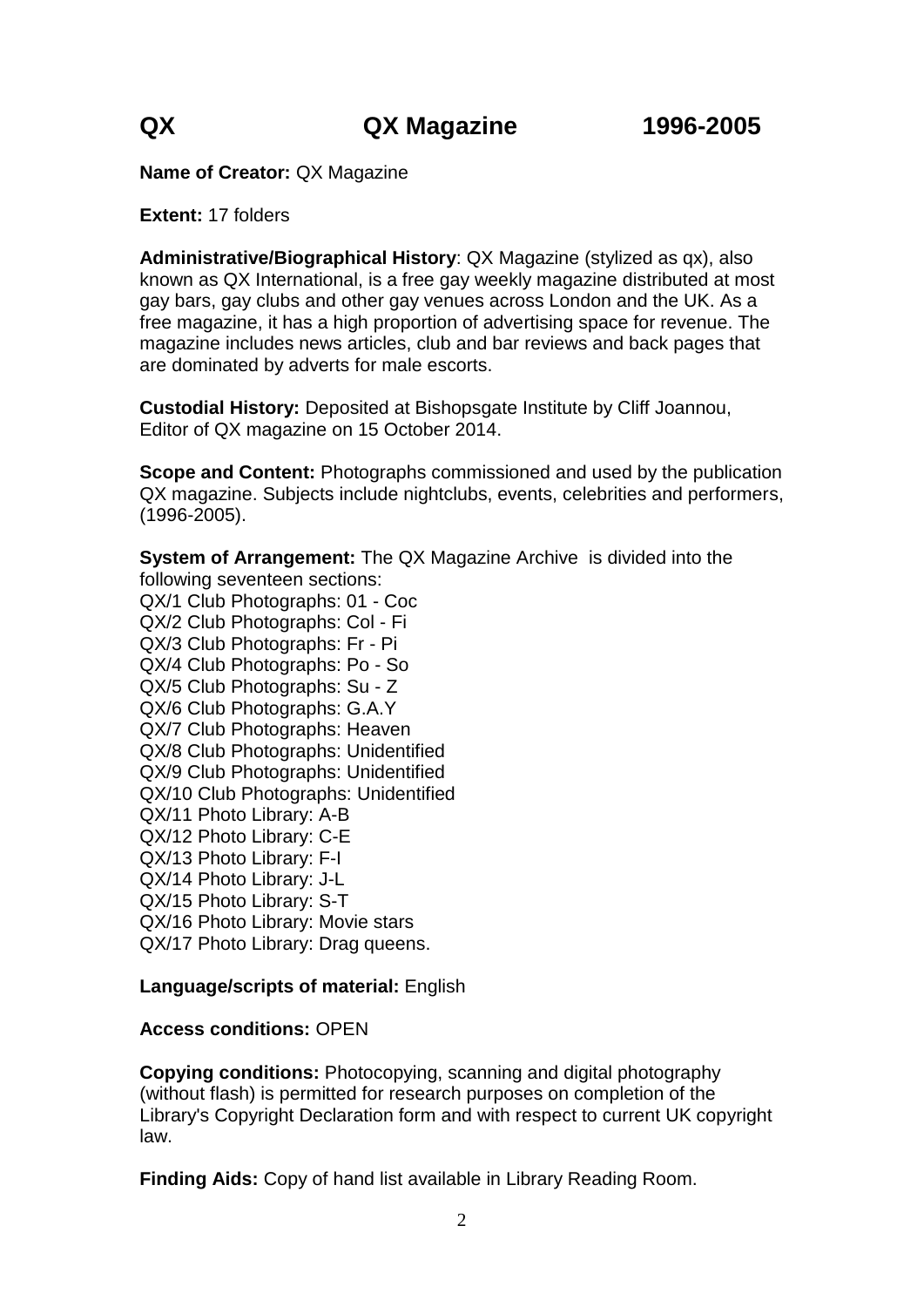**Rules and Conventions:** Compiled in compliance with General International Standard Archival Description, ISAD(G), second edition, 2000; National Council on Archives Rules for the Construction of Personal, Place and Corporate Names, 1997.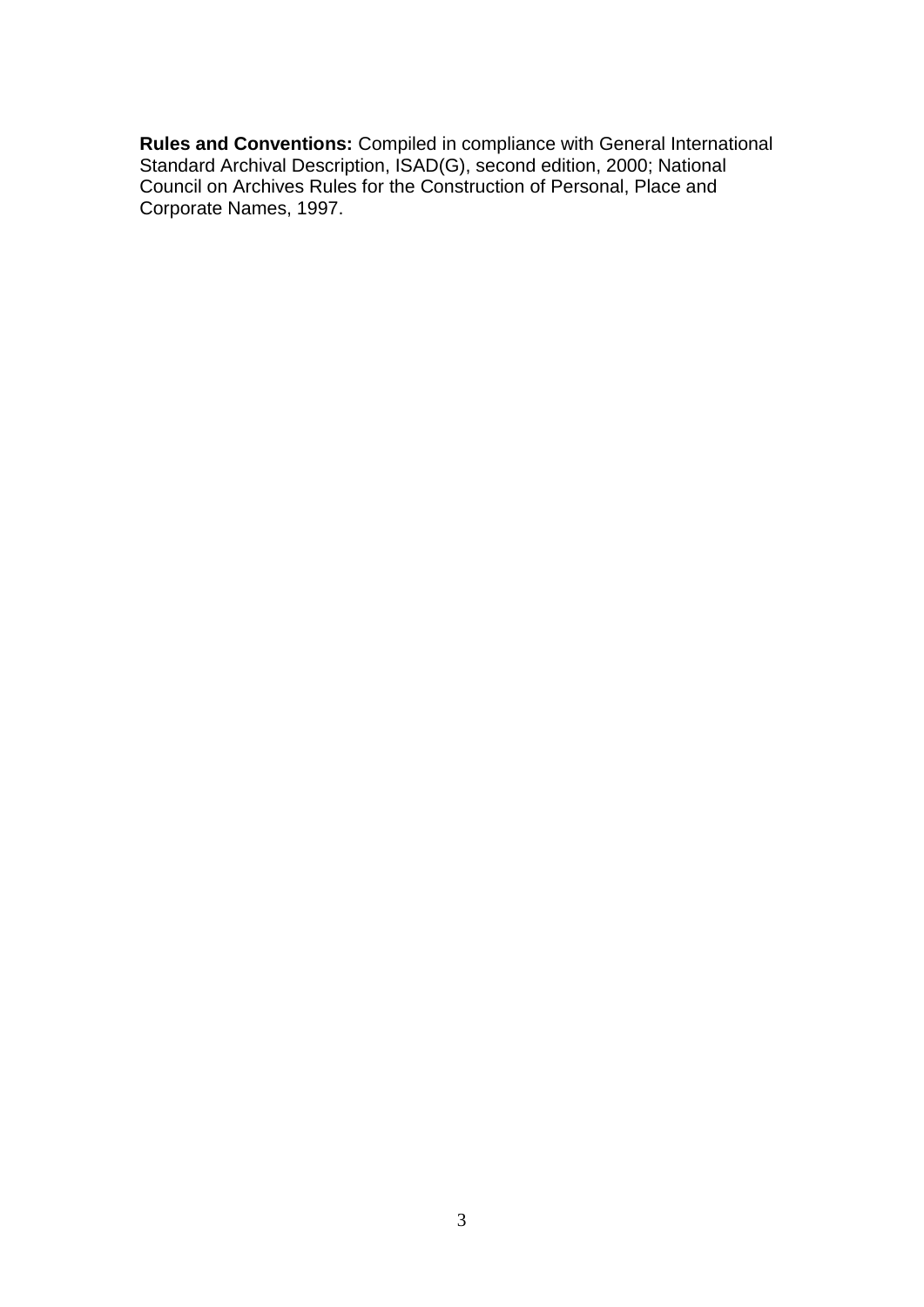## **Archives Catalogue**

| QX    | QX Magazine                                                                                                                                                                                                                                                                                                                                                                                                                                                                                                                                                                                                                                                                                                                                                                                                                                                              | 1996-2005 |
|-------|--------------------------------------------------------------------------------------------------------------------------------------------------------------------------------------------------------------------------------------------------------------------------------------------------------------------------------------------------------------------------------------------------------------------------------------------------------------------------------------------------------------------------------------------------------------------------------------------------------------------------------------------------------------------------------------------------------------------------------------------------------------------------------------------------------------------------------------------------------------------------|-----------|
|       | Photographs commissioned and used by the<br>publication QX magazine. Subjects include<br>nightclubs, events, celebrities and performers.<br><b>OPEN</b>                                                                                                                                                                                                                                                                                                                                                                                                                                                                                                                                                                                                                                                                                                                  |           |
| QX/1  | Club Photos: 25 - Coco Latte                                                                                                                                                                                                                                                                                                                                                                                                                                                                                                                                                                                                                                                                                                                                                                                                                                             | 1996-2005 |
|       | Photographs of club nights in London, taken to<br>feature in QX Magazine (along with other news<br>stories), including: 25, Admiral Duncan bombing,<br>Androgynous @ The Viaduct, Arvo, Atelier,<br>Babe, Back Street, Bad Taste Ball @ Heaven,<br>Bamboozled @ The Viaduct, Brighton Pride<br>2000, Box, Bulk, The Champion, Cheeki @<br>Strawberry Moons, Child, Chill Out @ The<br>Father Redcap, Club Epsilon, Club 2000, Coco<br>Latte<br><b>OPEN</b>                                                                                                                                                                                                                                                                                                                                                                                                               |           |
| QX/10 | <b>Club Photos: Unidentified</b>                                                                                                                                                                                                                                                                                                                                                                                                                                                                                                                                                                                                                                                                                                                                                                                                                                         | 1996-2005 |
|       | Photographs of unidentified club nights in<br>London, taken to feature in QX Magazine.<br><b>OPEN</b>                                                                                                                                                                                                                                                                                                                                                                                                                                                                                                                                                                                                                                                                                                                                                                    |           |
| QX/11 | <b>Photo Library: A-B</b>                                                                                                                                                                                                                                                                                                                                                                                                                                                                                                                                                                                                                                                                                                                                                                                                                                                | 1996-2005 |
|       | Photographs of celebrities, musicians, club<br>performers and DJs, used to feature in QX<br>Magazine, including: 2 in a Room, 2 Thirds, 4<br>Ever, 49ers, 740 Boyz, 99th Floor Elevator, A1,<br>Abba, Abbracadabra!, Abigail, Ab Fab, ABW,<br>Adam F, Adam Moore, Adamski's Phtothing,<br>Adeva, The Advent, Aiden Shaw, AJ Doubell,<br>Alan Pillay, Alanis Moreisette, Alan Thompson &<br>Steve Thomas, Alan X, Alex Dimitriades,<br>Alisha's Attic, Alison Limerick, Allnighters, All<br>Saints, Marc Almond, Amen, Amy Lame, Andrea<br>Mendez, Andrew Lincoln, Andrea Tafuri, Angel<br>Morales, Charles, Anglin, Angie Brown, Anne<br>Marie Smith, Anni B, DJ Antoine, Apollo, Apollo<br>440, Ariel, Armand Van Helden, Astro Trax,<br>Assasins, Azure, B-Yond, Baby D, Basic<br>Connection featuring Joanne, Baby Doc, Baby<br>Cakes, Bananarama, Babyface, Bacarra, |           |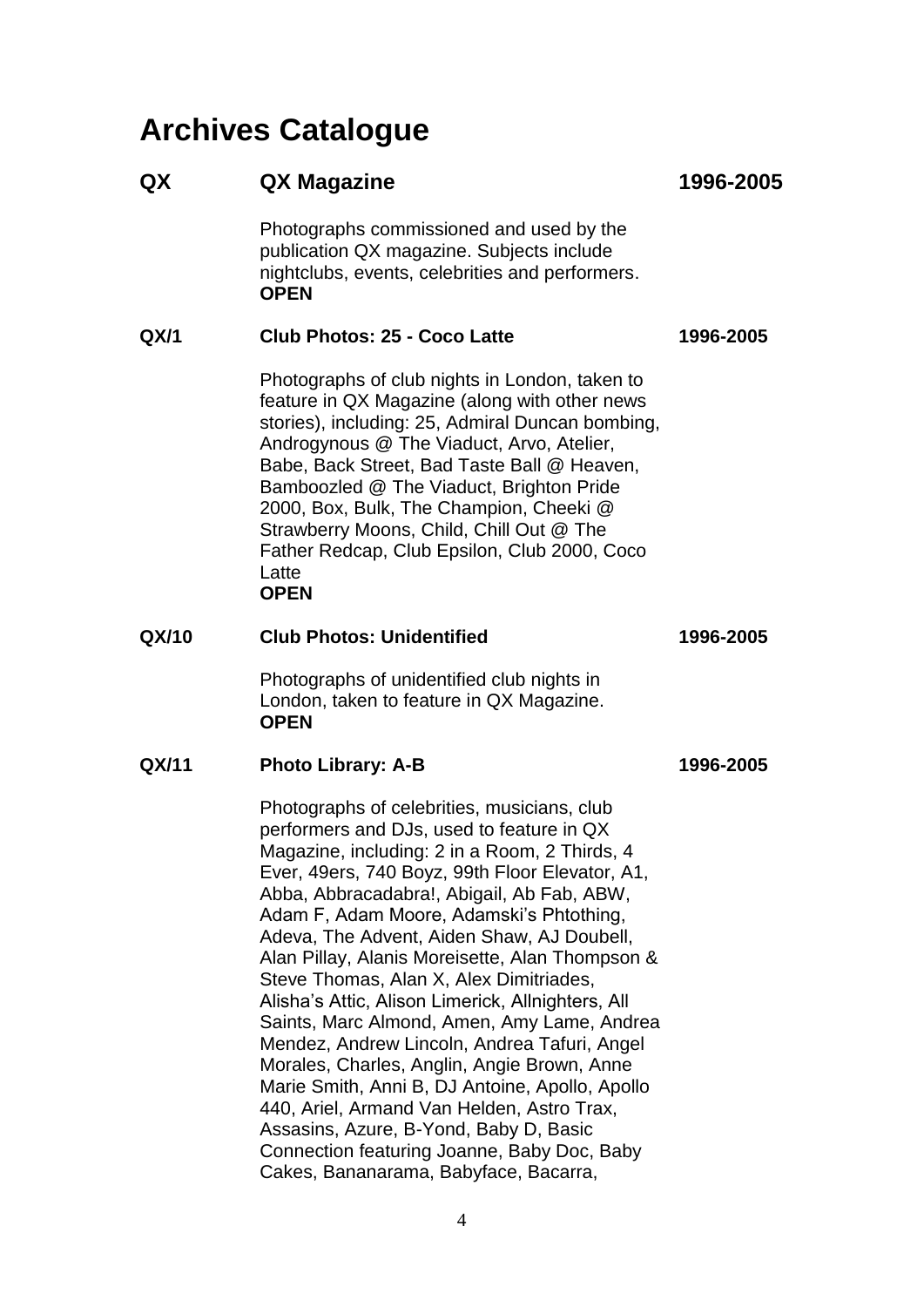Barbara Streisand, Barbara Tucker, Barbie, Bass Bumpers, BBE Records Ben/Pete, Beatles, Beats & Pieces, Beef, Belinda Carlisle, Berri, Bert Tyler Moore, The Best Of Times, Bette Midler, Beverly Knight, Billie Piper, Billy Bragg, Bis, Bjorn Again, Bjork, Blonde Ambition, Blockster, Blue Amazon, Blu Peter, Blu Perter & Akira, Joclyn Brown, Jo Brand, Blue Bamboo, Blur, Bobby Brown, Booker T., Boy George, Breathless, Boyzone, Brent Nicholls, Brett Cruz, Bross, Bruce "The Green Men DL's", Busta Delux. **OPEN**

### **QX/12 Photo Library: C-E 1996-2005**

Photographs of celebrities, musicians, club performers and DJs, used to feature in QX Magazine, including: C&C Music Factory, C block, Cabaret, DJ Cam, Cameron, Candy Girls, the Candy Girls, Candy J, Candy Lounge, Capella, Cardigans, Marisa Carnesky, Carl Cox, Carmen Miranda, Carol Bailey, Carol Leaming, Caroline Nini, Carolyn Harding, Casino, Cause 'n' Effect, Ce Ce Peniston, Celeda, Celine Dion, CE Rogers, Cher, Cheru, Child, Choccie, Choci, Clock, Clone Zone, Coco, Colette, Company, Corona, Cosa Nostra, DJ Corrie, Covent Garden Health Spa, Craig of Trax, Chris McKoy, Crystal Waters, Culture Beat, Cyndi Lauper, DJ Bop, D'Bora, D:Ream, DJ Dado and Simone Jay, Dafyyd, Damian, Danni Elle Gaha, Danni Minogue, Danny Boy, Danny Tenaglia, Drio G, Darren Day, Daryl Pandy, Dave Clarke, Dave Randall, Davids Daughters, David Bowie, David Davant, David H, David Haig, David Morales, Dayeene, Daz Saund, Daborah Harry, Deep Nation, De'Lacy, Deuce, The Dharmas, Diahann Carroll, Diddy, Divine David, Dina Carrol, The Divine Feud, Diva, DJ Breeze, DJ Cher, DJ Corrie, DJ EJ Double, DJ Camacho,DJ Juggy Jones, DJ Pierie, DJ Quicksilver, DJ Simon H, DJ Spoony, DJ Terry Marsh, Djaimin, Dollar Ex, Dolly Parton, Miss Dolly Rocket, Dominic Taylor, Don Grant, Donald, Donna Lewis, Donna Summer, Donnatella, Doop, Drag Shots, Drag Kings, Dream Warriors, Dreem Teem, Dusty O, E-Motion, E17, EJ Doubell, Elizabeth Wurtzel, EMF, Emperor Julian, Emma Bunton, Eniac, Jocelyn Enriquez, Enzo, Erasure, Eternal,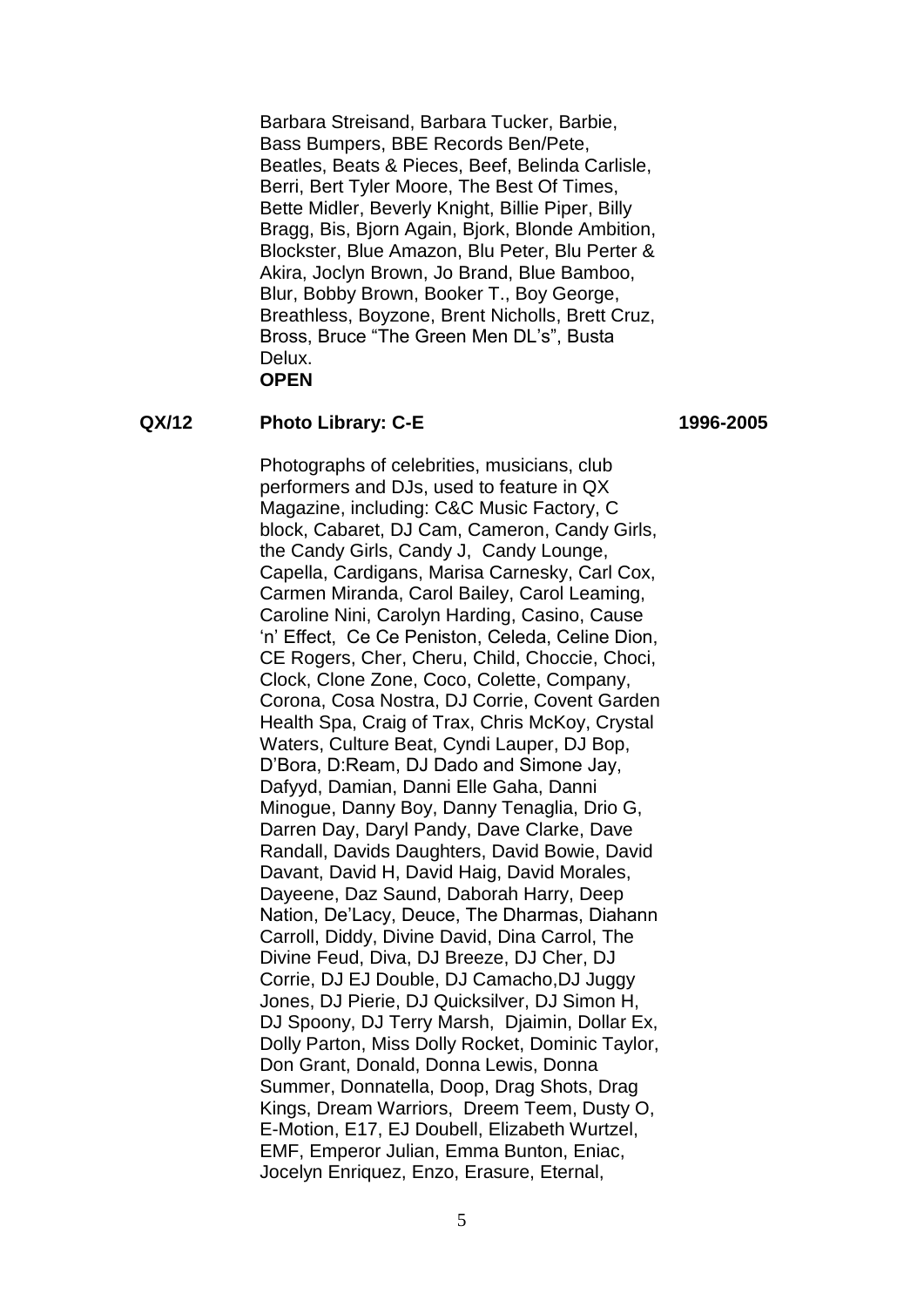Eurogroove, EYC. **OPEN**

#### **QX/13 Photo Library: F-! 1996-2005**

Photographs of celebrities, musicians, club performers and DJs, used to feature in QX Magazine, including: Faithless , Fantastic Fake Fur, Fat Tony, Fatima Rainey, Faithless, Feed Twiggy, Fierce Festival 2000, Fierce Child Collective, Fat Tony, Flinch, FKW, The Flood, Force and Style, Frankie Knuckles, Fresh, Full Intention, Funeral Games, F.U.N.K. Tribe , funkygreendogs, Future Force, Gabrielle, Gail Porter, Gareth, Gary Jordan, Steven Gately, GAY, Graham Gold, Gary Heushaw, Gay Symphony Orchestra, George Morel, Gerideau, Gillian Maclean, Gina G, Glenn Close, Glenn MillerGloria Estefan, Gloria Gaynor, Gloria Lynne, Glow Worm, Goldie, Grace, Grace Jones, Graham Norton, Gumi, Gwen Dickey, H2O featuring Billie, Haddaway, Handbaggers, Hannah Jones, The Harlequeens, Hazell Dean, Heaven 17, Hell She Came, Hixxy Sharkey Dougal, Hollywood, Hope Springs, Hot Box, Howie B, Hyper Go Go, The Ice Pick, Inga and Bette, Inner City, Ioni, Ira Levi, Irene Cara, Ivan. **OPEN**

#### **QX/14 Photo Library: J-L 1996-2005**

Photographs of celebrities, musicians, club performers and DJs, used to feature in QX Magazine, including: Jackie Clune, Jamkey, James Campbell, James Deutsch, Jeffrey Sanker, Jeremy Joseph, Jamie Jay, Jamie Peters, Jane Siberry, Jason Donovan, Jason Prince, Jay Williams, Jayne Middlemiss, Jean Paul Gaultier, Jean Phillippe Aviance, Jean Ferguson, Jean T & Robert B, Jeanie Tracy, John Dennis, John St Clair & Patricia Madden, Karlton, Kath Langham, Kathy, Judy Finnigan, DJ Just Lisa, Kevin Wilson, Junior Vasquez, Just Desserts, Juliet Roberts, Katrina and the Waves, JX, Kadoc, Katrina & the Boy, Karim, Kavana, Kelly, Kellyu Llorenna, Kenny 'Dope' Gonzalez, Kenny Thomas, Kerri Chandler, Kerry Wilson, Kevin Aviance, Cevin Fisher, Joi Cardwell, John Truelove, Johnna, Jennifer Phillips, Jon Stefano, Jordan Bailey, Jose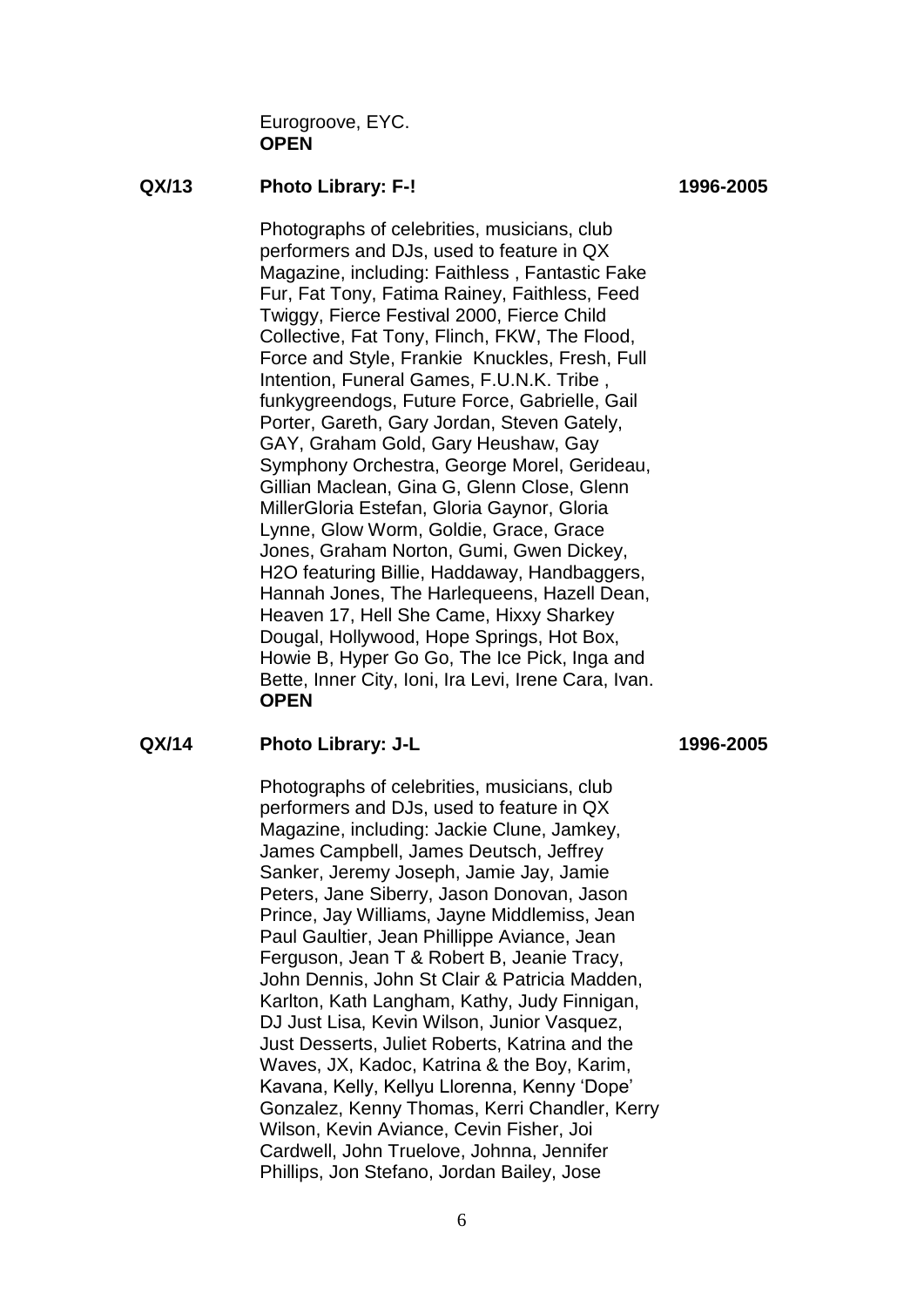Padilla, Jovanotti, Joyce Sims, Jon Secada, Jose Nunez, Jon the Dentist, Jomanda, Jonny L, Judge Jules, Judy Cheeks, Julian Clary, Kylie Minogue, Kim Crisswell, Kim English, Kim Wilde, Kinky, Kiny Roland, Jeff Stryker, Kirsty MacColl, Kristine W, Kym Mazelle, Lana Pillay, Lawrence Malice, Leather Pride 1995, Leather Pride 1996, Lee Griffiths, Lemons, Leo, Lesbians, Liberace, Linda Perry, Lip Gloss, Lippy Lou, Lisa B, Lisa Lamb, Lisa Marie Experience, Lisa Pin-Up, Lisa Stansfield, Livin Joy, Lockdown, Loft Groover, Lola Flash, Loni Clark, Joe Longthorne, Lolly, Lord Kaos, Lord and Lady Compton, Lorna Dallas, Lorraine Bowen Experience, Lorraine Cato, Louie Balo, Louise, Love Disciples, Loveland, Love Muscle, Lovetribe, Luciana, Lucy Skye, Lucy Syke, Lucid, Luke Goss, Lulu, LZ Love. **OPEN**

#### **QX/15 Photo Library: S-T 1996-2005**

Photographs of celebrities, musicians, club performers and DJs, used to feature in QX Magazine, including: S-Express, Safi Dang, Samantha, Sam Mollison, Sam Walker, Sandra Bernhard, Sandy B, Sarah Parker, Sarah Washington, Sash!, Saturday Night Fever, Scooter, Scott Capurro, Scott Garcia, Scott Wolf, Sean McGuire, Secret Motion, Sensational Donald, Sergio, Serial Diva, Shampoo, Sharkey, Shara Nelson, Sharon Stone, Sharp, Sharp Boys, Shaun King, Shauna Davis, Sheryl Lee Ralph, Shola, Side by Side, Sin with Sebastian, Siona, Sister Bliss, Six Inch Killas, SJ, Skin Flick, Skunk Anansie, Sierra Eurogroove, Slamma, Slap, Slip & Shuffle featuring Leoni, Solid Harmonie, Jimmy Somerville, Sonia, Soulbassa, Sourtooth, Space, Spice Girls, Sponge Finger, State of Mind, Stella, Stella Stein, Stephanie Benson, Stephen Simmonds, Stereophonics, Steve Thomas, Steven React (Trade), Stewart Who?, Strike, Summer Rites 1996, Superdon, The Supremes, Susan Black, Suzie Krueger, Sven Vath, SWV, Sydney Mardi Gras, Sylvester Stallone, T-Total, T-Empo, Taffy, Take That, Tall Pawl, Tallulah, Taylor Dayne, Taylor, Tara, Tatjiana, Technique, Ten City, Terry Tucker, The Tidy Girls, Tidy Trax, Tim Milson, Tim Vincent, Tina Moore, Tina

7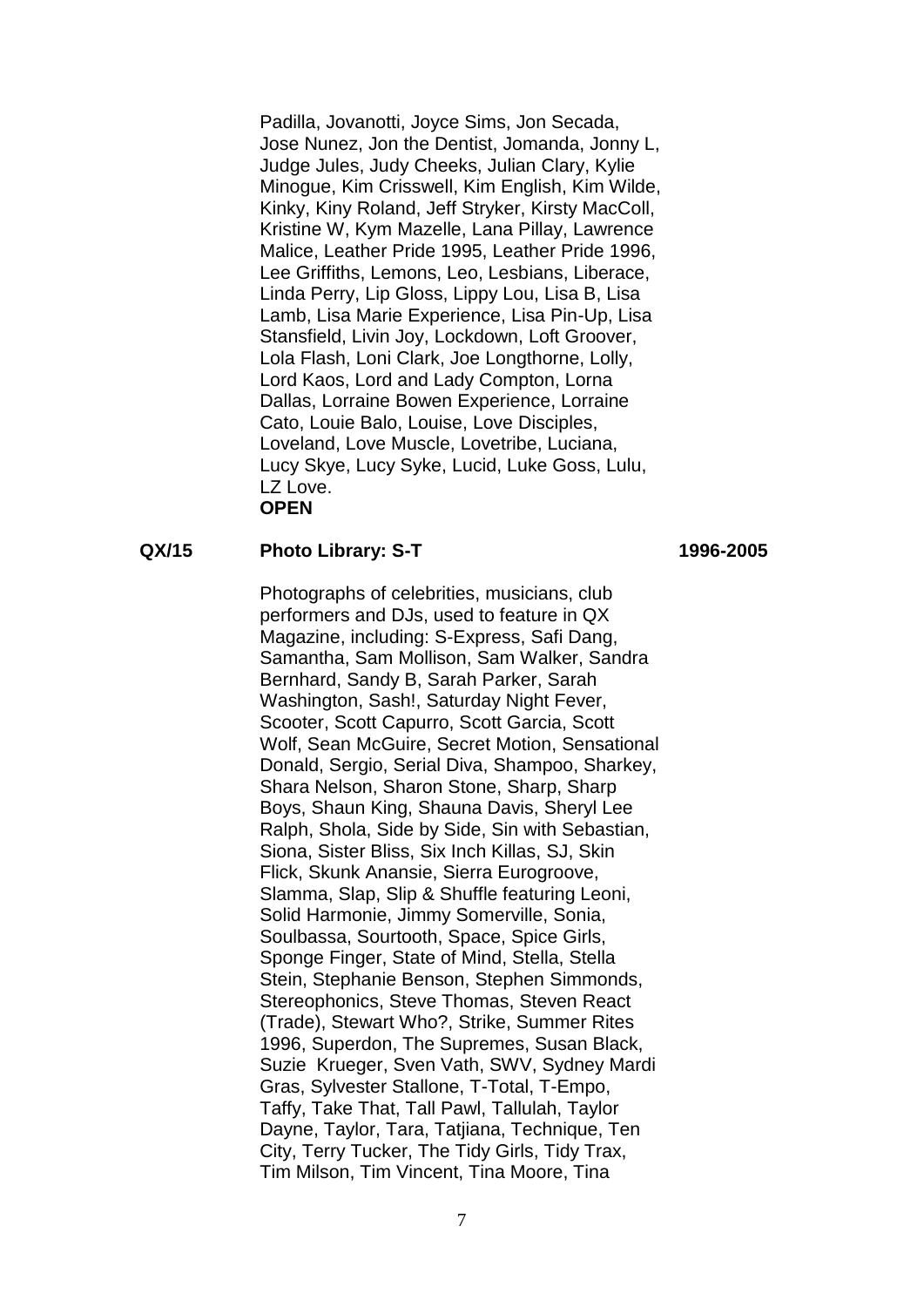Turner, Tobby Bourke, Todd Terry, Together Alone, Tonni C, Tom Stephan, Tony Junior, Tony-De-Vit, Tony Banks, Tony Blair, Tony Slattery, Tony Bruno, Trademark, Tutu, Two Thirds. **OPEN**

#### **QX/16 Photo Library: Movie Stars 1996-2005**

Photographs of celebrities and movie stars, used to feature in QX Magazine, including: **OPEN**

#### **QX/17 Photo Library: Drag Queens 1996-2005**

Photographs of drag queens, used to feature in QX Magazine, including: Joey Arias, Vital Vinyl Bette + Inga, Black and Fanny, Boy George Experience, Bunny Balou + Yetta Rose, Bryan Carney, Ivan Cartwright, Candy, Joan Dairy-Queen, Dareena, David Dave, David Desire, The Dame Edna Experience, De Ja Vu!, Dave Lynn & Co, Doris Troy, Dockyard Doris, Drag Kings, Dragmania Show, Glam Ball, Jezebel, Jim Bailey, Glenda, Intravenous IV7, Kandi Kane, Kimberly, Jeff Kristian, Lady Bunny, Lola Lasagne, Compere Lucia, Malitca, Millie, Millie Mopp, Miss Bunny, Bryan Murphy, Pariss, Paula Pure, LA Psycho Bitch, Regina Fong, Ruby Venezuela, RuPaul, Sandra A, Lilly Savage, Sassy Stryker, Max Sinclair, Sisters Slim, Alice Springs, Tina C, Total Recall, Tranny of the Year, Trixie Cockpitt, TWA, Two Tons of Fun, Vegas in Space, Yetta Rose, Yvette & Ciao Babys. **OPEN**

#### **QX/2 Club Photos: Colors - FIST 1996-2005**

Photographs of club nights in London, taken to feature in QX Magazine (along with other news stories), including: Colors, Crash, Crush, DEKA @ Sub Soundshaft, DTPM @ Fabric, Dual Control, Fab, Factor 25, Factor, Fantaaahstik @ The Mars Bar, Fashion @ Fiction, Fever, Fiction, FIST. **OPEN**

| <b>Club Photos: Freedom Bar - Pink Chill</b> | QX/3 | 1996-2005 |
|----------------------------------------------|------|-----------|
|----------------------------------------------|------|-----------|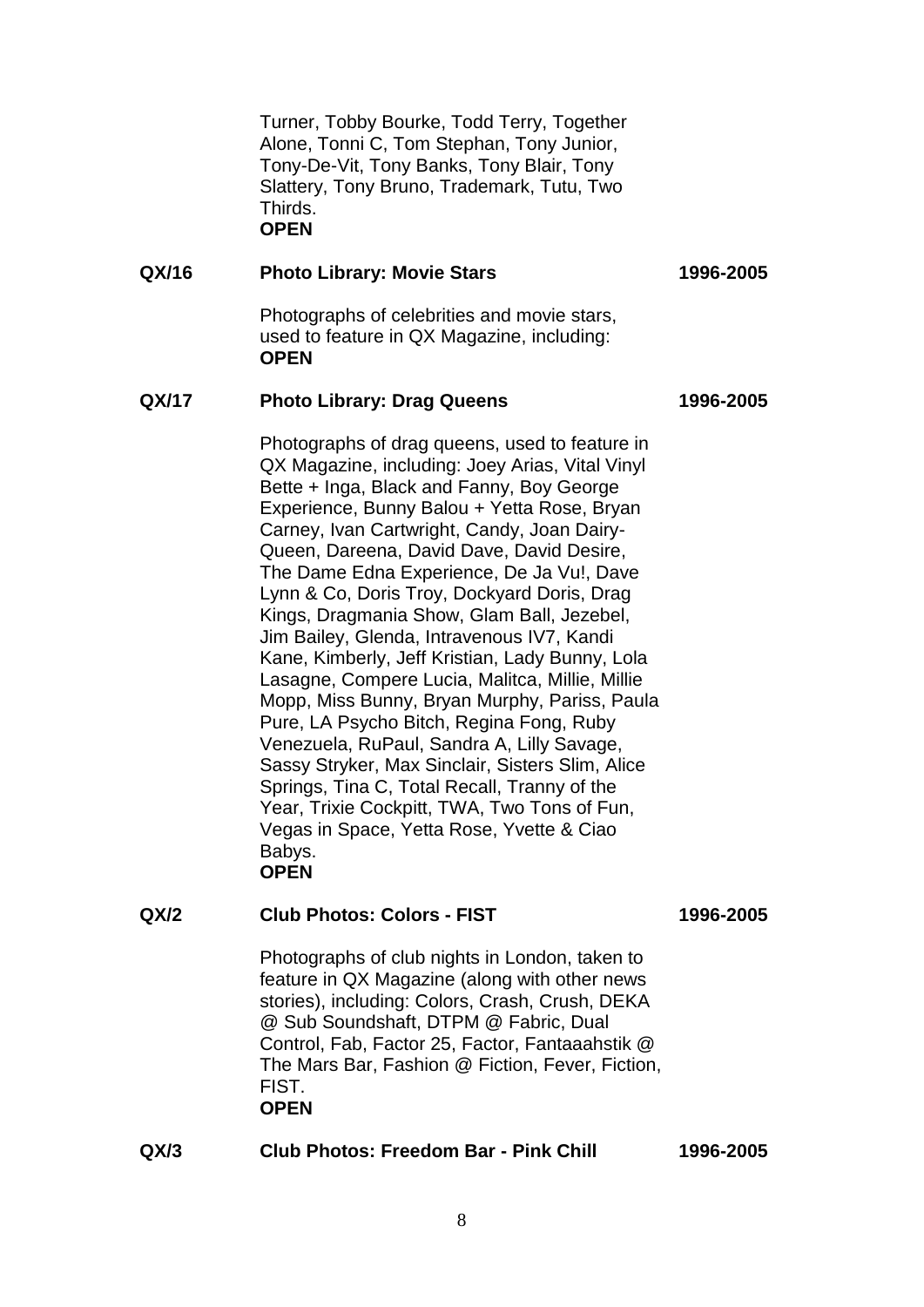Photographs of club nights in London, taken to feature in QX Magazine (along with other news stories), including: Freedom Bar, Fresh, The Fridge, Fruit Machine @ The Emporium, The Hoist, Home, Icon @ The Orange, ICU @ Arch 66, Illegal Nature, Incognito, Kimberley's @ Freedom, Lick It!, Limelight (tea dance), Lipstick, Lost in Space @ The Emporium, Love Hurts @ The Fridge, Love Muscle @ The Fridge, Mardi Gra @ Soho bars, Mardi Gras launch party 1999 @ Sound Republic, Mardi Gras 2000, Melt, No Tomorrow, Oi! @ The Orange, Pink @ The Ink, The Pink Chill. **OPEN**

#### **QX/4 Club Photos: Popcorn - Something Different 1996-2005**

Photographs of club nights in London, taken to feature in QX Magazine (along with other news stories), including: Popcorn, Popstarz, Pride 1998, Pride Parties, P.S.P., QX Classified Christmas Party 1998, Ram Dance Bar, Reflex Club, Renegades, Rush @ The Tube, Salvation, Screamers @ The Yard, Shine, Spunk @ The Soundshaft, Spiral Staircase, Something Different. **OPEN**

#### **QX/5 Club Photos: Sub Station Soho - X Factor 1996-2005**

Photographs of club nights in London, taken to feature in QX Magazine (along with other news stories), including: Sub Station, Summer Rites 1998, Supervixens @ Heaven, Tea Party and Mr Gay UK, Trade, Tranny of the Year 2000, Up, Ultimate Christmas Bender @ The End, The Viaduct, Wig Out @ The Tube, Winter Wonderland, X-Factor. **OPEN**

# **QX/6 Club Photos: G.A.Y. 1996-2005**

Photographs of G.A.Y. club nights in London, taken to feature in QX Magazine, including celebrity appearances by Westlife, Boyzone, Atomic Kitten, Graham Norton, Bewitched and A1. **OPEN**

**QX/7 Club Photos: Heaven 1996-2005**